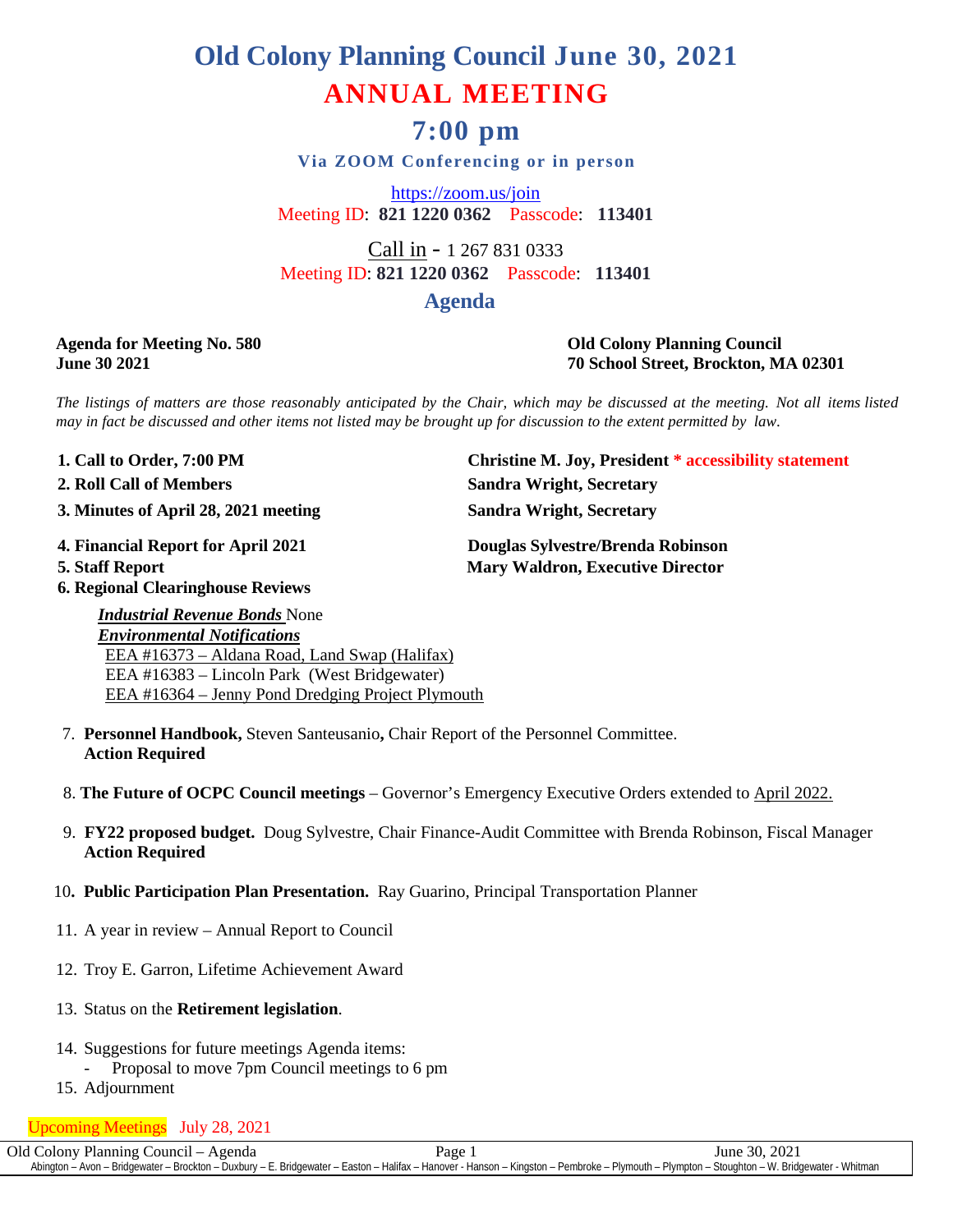### **Attachments**

#### **EEA #16373 – Aldana Road, Land Swap (Halifax)**

The "sliver" (so-called, owned by DFG) is 39,120 sq. ft (0.898 acres) and runs along the south side of Aldana Rd. for a distance of 2,546+/- ft, with an average width of 15 ft. (Plan Bk 43 Pg 56). The "sliver" lies along the toe of the slope of Aldana Rd. The surface of Aldana Rd. is several feet higher than the adjacent wetland. The "sliver" is wetland but has negligible habitat value because of its long, very narrow configuration.

The Town of Halifax desires to acquire the "sliver" in order to create a safer layout at the location of a pronounced sharp curve in Aldana Rd., a gravel surfaced public way. This sharp curve is shown on Plan Bk 43 Pg 56.

The Town of Halifax is aware that wetlands along the toe of the slope of the south side of Aldana Rd may be impacted if the Town proceeds with any changes in the layout of Aldana Rd (i.e., roadway improvements). Currently the Town has no proposal for any such changes or improvements, no plans have been prepared, no funds have been approved, and the Town does not anticipate generating any such proposal within the next 5 years. The Town understands that if or when the Town decides to make any changes to the layout of Aldana Rd and if those changes involve wetland impacts, the Town may need to submit an ENF to MEPA, as well as obtain any other required permits, regarding wetland impacts.

#### **EEA #16383 – Lincoln Park – West Bridgewater**

The proposed project is centered around the development of a 350,000 sf warehouse with other areas of the site, potentially being used for a 100,000 sf warehouse or expanded trailer parking area. The northern most corner of the property would be used in conjunction with a portion of the existing Lincoln Street layout for a 13,000 sf retail venue on roughly 1.5 acres of land.

Development of the project is predicated on the relocation of Lincoln Street to align with Crescent Street and other improvements to West Center Street (Route 106) that are proposed as part of the project. Access to the proposed project would be provided through four driveways, one on West Center Street (Route 106) and three on Lincoln Street. The proposed improvements at the intersection of West Center Street (Route 106) and Lincoln Street/Crescent Street would improve existing traffic conditions and offset any traffic impact of the proposed project. Aligning Lincoln Street with Crescent Street and placing those approaches under traffic signal control would improve the safety of the two offset unsignalized intersection approaches. Providing additional capacity along West Center Street (Route 106) would improve the organization and flow of vehicles traveling to and from the Route 24 interchange. These proposed improvements represent a significant investment in the Town of West Bridgewater.

The project site has been designed to serve the needs of the development and the region and will be constructed in phases so as to ensure that the size of the project continues to be appropriate for the site needs in the future. The initial build program of 350,000 sf of warehouse would serve the immediate needs of the area. An appropriate amount of parking (528 spaces) and impervious area would accompany this portion of the development and allow for the eventual end user to operate efficiently. At an appropriate time, the potential for an additional 100,000 sf of warehouse and/or up to 13,000 sf of retail could also be constructed on the site and as such are included in this project review. The parking and impervious areas that would accompany the additional elements of the project would be designed to minimize environmental disturbance while meeting the needs of the specific development.

#### **Certificates**

### **EEA #16364 – Jenney Pond Dredging Project (Plymouth)**

The Town of Plymouth seeks to perform sediment dredging of Jenney Pond (the "pond"), the upstream impoundment to the Jenney (Arms House) Pond Dam (No. MA00907). The town also seeks to replace the existing pedestrian footbridge (Town Brook Park footbridge) over the pond. Jenney Pond is a 4.5-acre impoundment fed by Town Brook that is upstream (south) of

| Old Colony Planning Council - Agenda | Page $\angle$                                                                                                                                                                                | June 30. 2021 |
|--------------------------------------|----------------------------------------------------------------------------------------------------------------------------------------------------------------------------------------------|---------------|
|                                      |                                                                                                                                                                                              |               |
|                                      | Abington – Avon – Bridgewater – Brockton – Duxbury – E. Bridgewater – Easton – Halifax – Hanover - Hanson – Kingston – Pembroke – Plymouth – Plympton – Stoughton – W. Bridgewater - Whitman |               |
|                                      |                                                                                                                                                                                              |               |